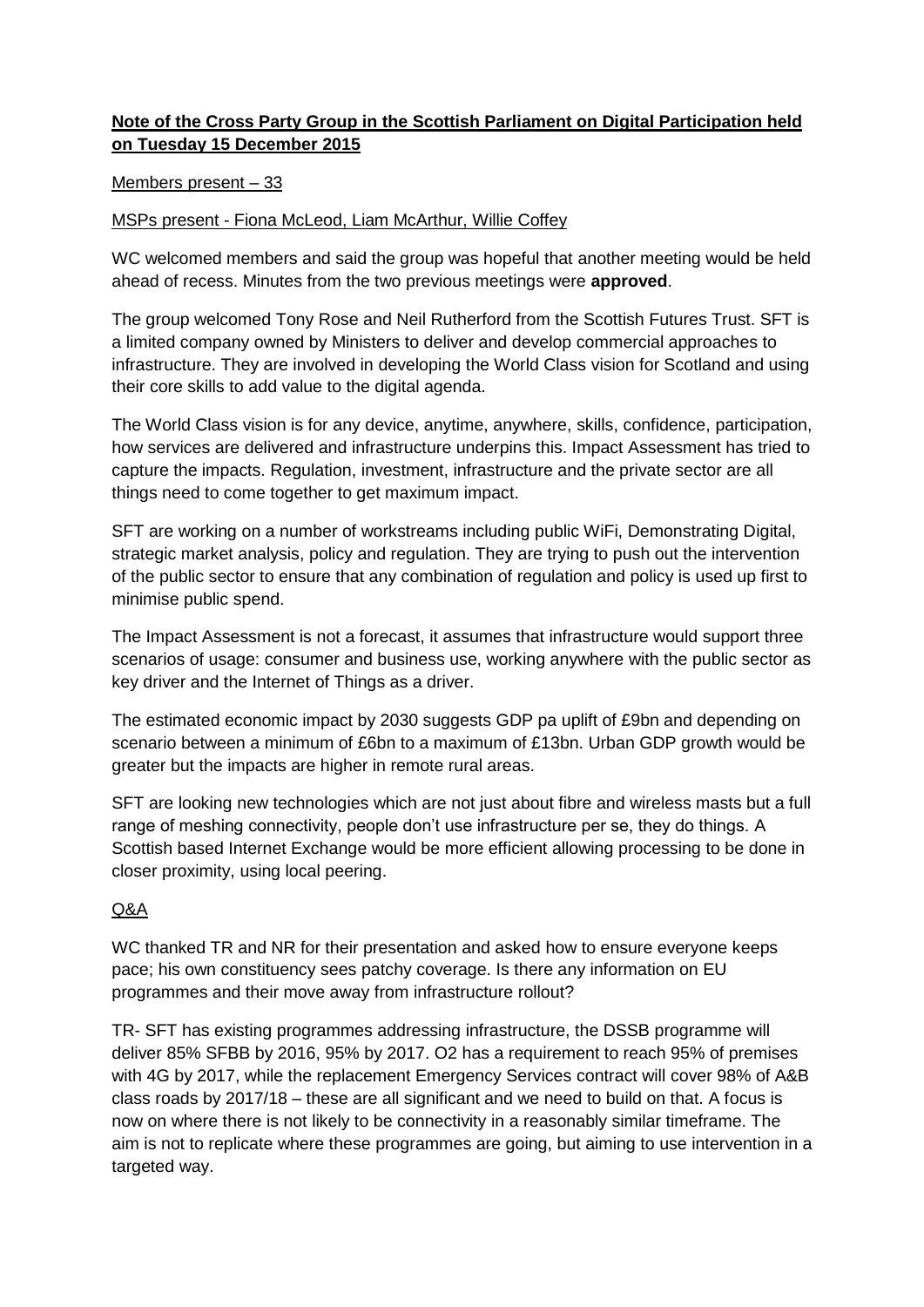Mike Neilson said there was systemic issue in ensuring that we don't have the same lag issues with remote and rural areas in every technology rollout.

Maggie Ellis commented that Scotland needs to improve its health record, it cannot be right that in days of eHealth we are not benefitting. It is cost effective, would be great to see broader debate.

TR and NR responded that there are strands that require further work and the report was the beginning not the end.

Fiona McLeod MSP said that trying to push the delivery more into commercial realm, to factor it into planning, for example new housing developments such as Woodilee Village in Lenzie are being completed with no fibre which then needs retrofitted. TR said there was a pilot in NE Scotland to address this.

Domhnall Dodds said that there was a multitude of factors that put us where we are now that needed to change, for example the lack of fixed line operators other than BT and the issue of business rates for communications which is now finally on the table. Do you think you will be listened to? TR replied that this cannot be guaranteed, on Electronic Communications Code there seems to be motivation to look properly and SFT have made points very clearly.

Professor Fourman said that infrastructure was looked at 5 years ago. There is a natural monopoly in Scotland in fibre and wireless infrastructure and with no regulation to support these areas, small operators in rural areas cannot operate outside BT. Prices simply reflect this. Coverage alone not enough, affordability is also important. The last 5% not covered are those who most need it and there has been some work done that says we are not getting worse but certainly not getting better in deprived neighbourhoods. TR said he was keen to see this work and to address in its whole SFT have tried pilots with Housing Associations which needs more work. MN added that some of the areas that are most deprived are the most challenging to get State Aid clearance for due to their urban nature. With regard to planning, conversations with MNOs suggest that 97% of planning apps for masts in Scotland are approved. It could be that they choose areas of confidence, leaving more challenging areas untested suggesting that it's not just rules but also behaviour that needs looked at and it is hard to take sensible short term steps without knowing this.

Evelyn McDowell wondered what kind of private sector intervention could we see for those in socially rented homes? If we know nobody will touch it, what's the plan for dealing with the problem? TR responded that understanding where commercial people go is important because you can then identify where they will not go, and then you can plan what to do about it. It is not about waiting and then starting that planning, it is about getting ahead of the game.

Jan Miszalowski talked about a project which will be running until March 2016, doing a review of the current planning regime in Scotland. Looking at what's happening in England, consulting with local planning authorities and industries to capture their needs.

WC thanked everyone for their participation and welcomed Mike Neilson, Director, Digital at Scottish Government to speak.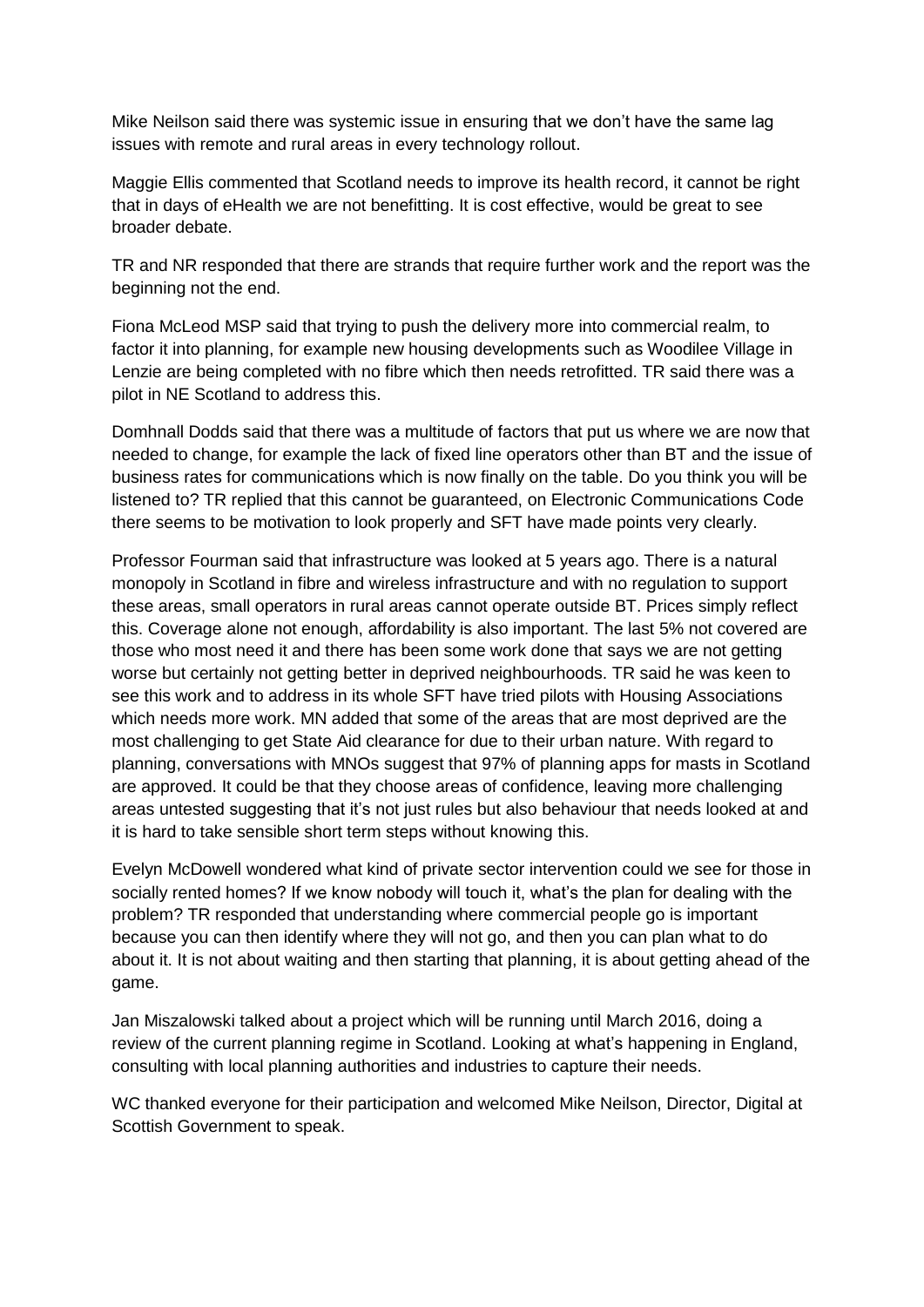### Mike Neilson, Scottish Government

The work of SFT is an important framework for what Digital Scotland is doing in policy terms. On Broadband, Scotland has hit the target of 85% of premises by 2016 on SFBB six months early of where we were expecting to be. That's 7,000 premises a week however the remaining 15% are getting more impatient. On Mobile, things are happening which will make a big difference to mobile coverage; commitments have been made by the commercial operators. The approach the Scottish Government has being trying to take, and what DFM John Swinney is taking a strong lead on, is to work with the industry in order to maximise coverage. This involves reducing planning time and cost, which may take us in the direction of taller masts, additionally finding a way of taking business rates out of the equation. We can find ways we can loosen up planning regulations so public land can be made available at a way which reduces the cost to operator, increasing competition. The emergency services contract is an important factor in increasing coverage on the roads and the Coll community owned mast is another model seeking to decrease costs for operators.

Digital skills are the second building block after connectivity. The estimate is that we are about 11,000 skilled people short of what we need each year. We have a skills investment plan in place and steps are being taken, Scotland needs the HE sector to promote digital skills to young people. Upcoming priorities include looking at public services. In the next spending review period the shift to online services is going to be one of the most important elements in improving services and cost effectiveness.

We are still seeing that in social housing the rate of internet use is much lower than other forms of tenure. We are engaging with the Housing Delivery Group which is driving the housing delivery strategy, in order to ensure that the digital opportunities are implemented.

The lessons learnt so far are that collaboration is effective; sharing solutions is effective and creating evidence of efficacy is helpful – a number of pilots are demonstrating that you can cost effectively provide services on a small scale.

## Q&A

Willie Coffey MSP asked what impact has public intervention had?

MN responded that the most straight forward way of looking at this is that, without the big two broadband projects, coverage would have been 66% coverage in Scotland. We can be confident that it has made a difference. We have a more complex picture with the mobile operators; the same type of intervention is not really an option there.

Professor Fourman asked if the extension actually affected the inequity of distribution, the gap funding essentially said BT has a funding envelope, it means they still invest in the places that are most profitable. We are not changing BT's investment structure to something more equitable. We have not mentioned SMEs as a deprived group. They naturally migrate to cheap places on the peripheries of semi urban areas.

MN responded saying that in Scotland we have influenced BT, the roll out has required a certain amount of coverage by local authority area. In terms of fibre roll out, there comes a point when fibre roll out is no longer the right option in cost effectiveness terms. The issue